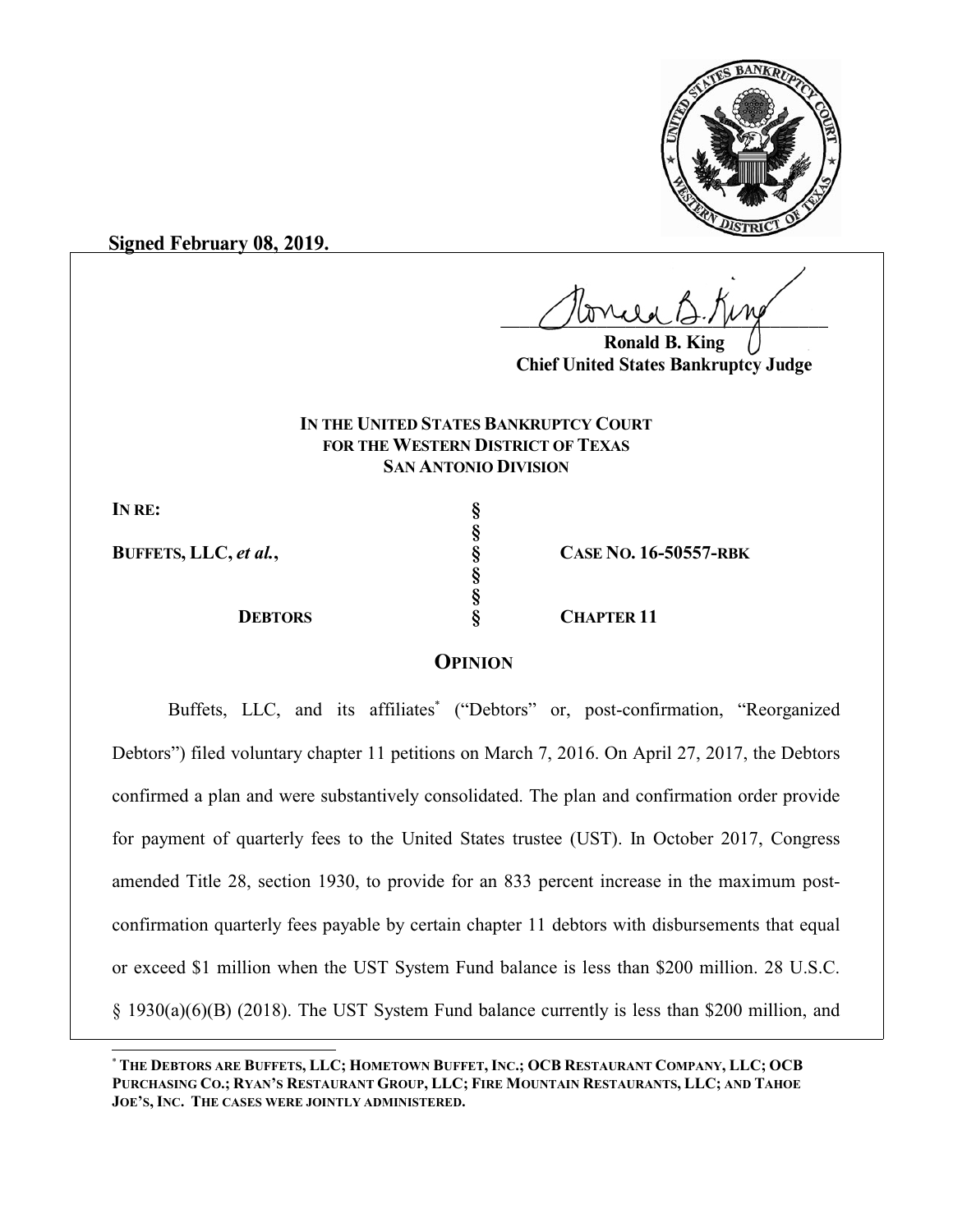the Reorganized Debtors' 2018 disbursements exceed \$1 million in every quarter. *See* U. S. DEP'T OF JUSTICE, EXEC. OFFICE OF U.S. TRUSTEES, CHAPTER 11 QUARTERLY FEES, https://www.justice.gov/ust/chapter-11-quarterly-fees.

The principals of the Reorganized Debtors were shocked by the quarterly fee increase. The Reorganized Debtors filed a motion requesting an order establishing the quarterly-fee liability in the amount of \$4,875 and determining the word "disbursements" in  $\S$  1930(a)(6) is limited to funds disbursed as priority and administrative expense claims, claims of creditors, and interests of equity security holders pursuant to the plan.

In response, the UST filed an objection to the motion. The UST argued that the Reorganized Debtors' interpretation of the term "disbursements" contravenes the word's plain meaning and relevant case law. The UST asked the Court to deny the Reorganized Debtors' motion and set liability for the quarterly fees at \$250,000. The Court held a hearing and heard argument from the Reorganized Debtors and the UST. After the hearing, but before the ruling, the UST filed a supplemental brief in support of the objection. The Reorganized Debtors filed a supplemental brief, arguing that the amendment amounts to an unconstitutional violation of the Due Process Clause.

The Court later made findings of fact and conclusions of law, which were stated on the record pursuant to FED. R. BANKR. P. 7052 and 9014, and rendered an order denying the Reorganized Debtors' motion. The Court held that the quarterly fees should be calculated based upon all disbursements made during the quarter. The Reorganized Debtors filed a motion to reconsider the order in light of constitutional violations and a recent opinion from the Western District of Wisconsin, *In re Cranberry Growers Coop.*, 592 B.R. 325 (Bankr. W.D. Wis. 2018) (direct appeal filed).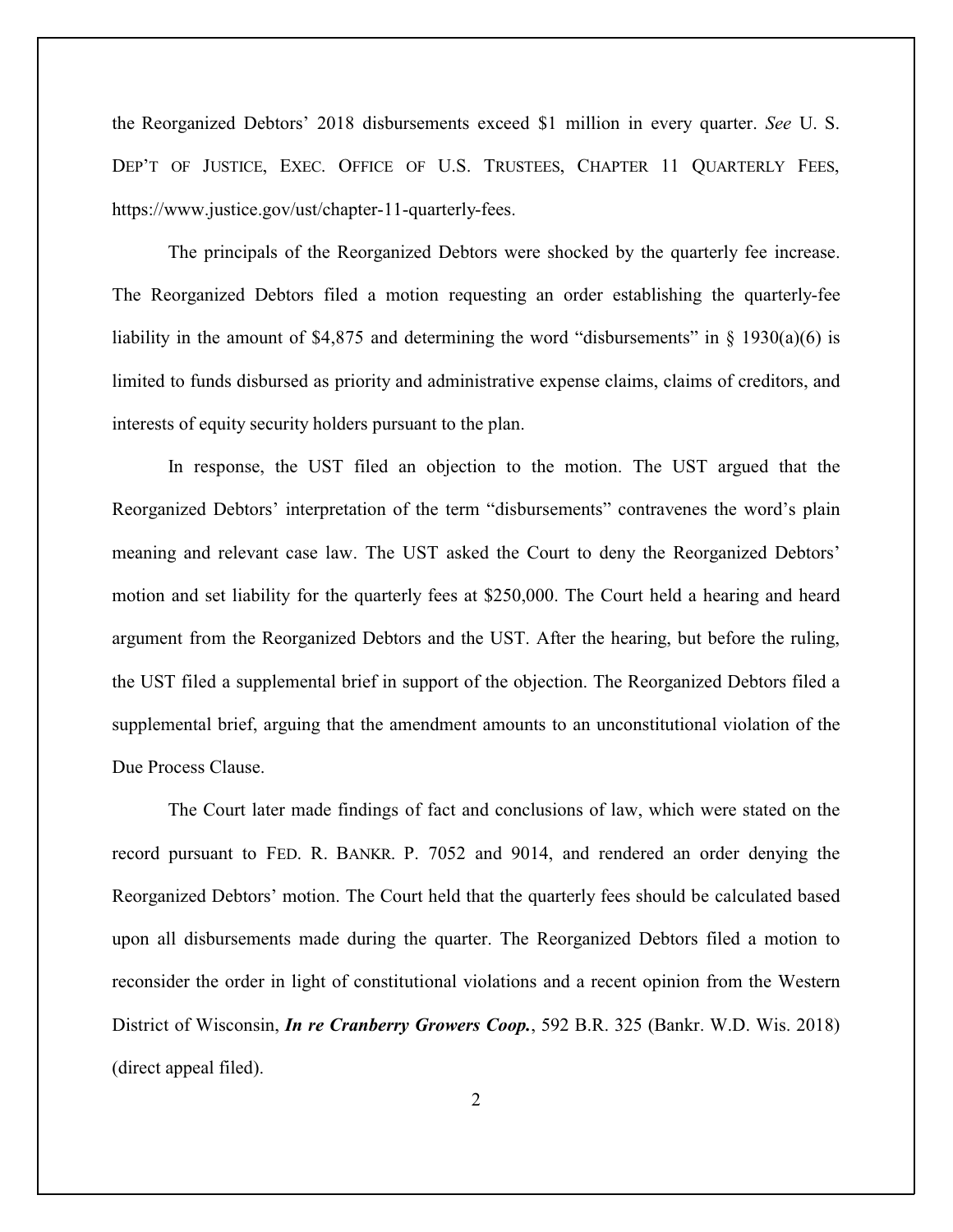On October 18, 2018, this Court issued a Notice and Certification of Constitutional Questions under 28 U.S.C. § 2403 and FED. R. CIV. P. 5.1. On November 7, 2018, this Court entered an Order Granting Request to File Brief in Response to Constitutional Challenges.

On November 9, 2018, the UST filed "The United States Trustee's Motion to Vacate the Court's November 7, 2018 Order or in the Alternative, to Adjust the Briefing Schedule so the Government can Meaningfully Address the Debtors' Attempt to Invalidate a Federal Statute." On November 16, 2018, the Court entered an order granting the motion, in part, setting forth a briefing schedule, and identifying issues to be addressed in the parties' briefs.

On December 7, 2018, the Reorganized Debtors filed "Reorganized Debtors' Memorandum of Law in Support of its Motion to Determine Extent of Liability for Post-Confirmation Quarterly Fees Payable to United States Trustee Pursuant to 28 U.S.C. § 1930(a)(6)." The Debtors argued that the statute violates the Uniformity Clause of Article I of the United States Constitution, and the retroactive effect of the amendment on the Reorganized Debtors violates the constitutional protections of due process and prohibition against takings. Further, the Debtors argued that UST fees are a form of user-fee rather than a tax; therefore, the user-fees are grossly disproportionate to the services that the UST provides to the Debtors. The UST filed its response brief on December 21, 2018.

The Court finds that it has jurisdiction to render a final order in this core proceeding pursuant to 28 U.S.C. §§ 157(b) and 1334. Venue is proper under 28 U.S.C. §§ 1408 and 1409. This opinion constitutes the findings of fact and conclusions of law of the Court pursuant to FED. R. BANKR. P. 7052 and 9014.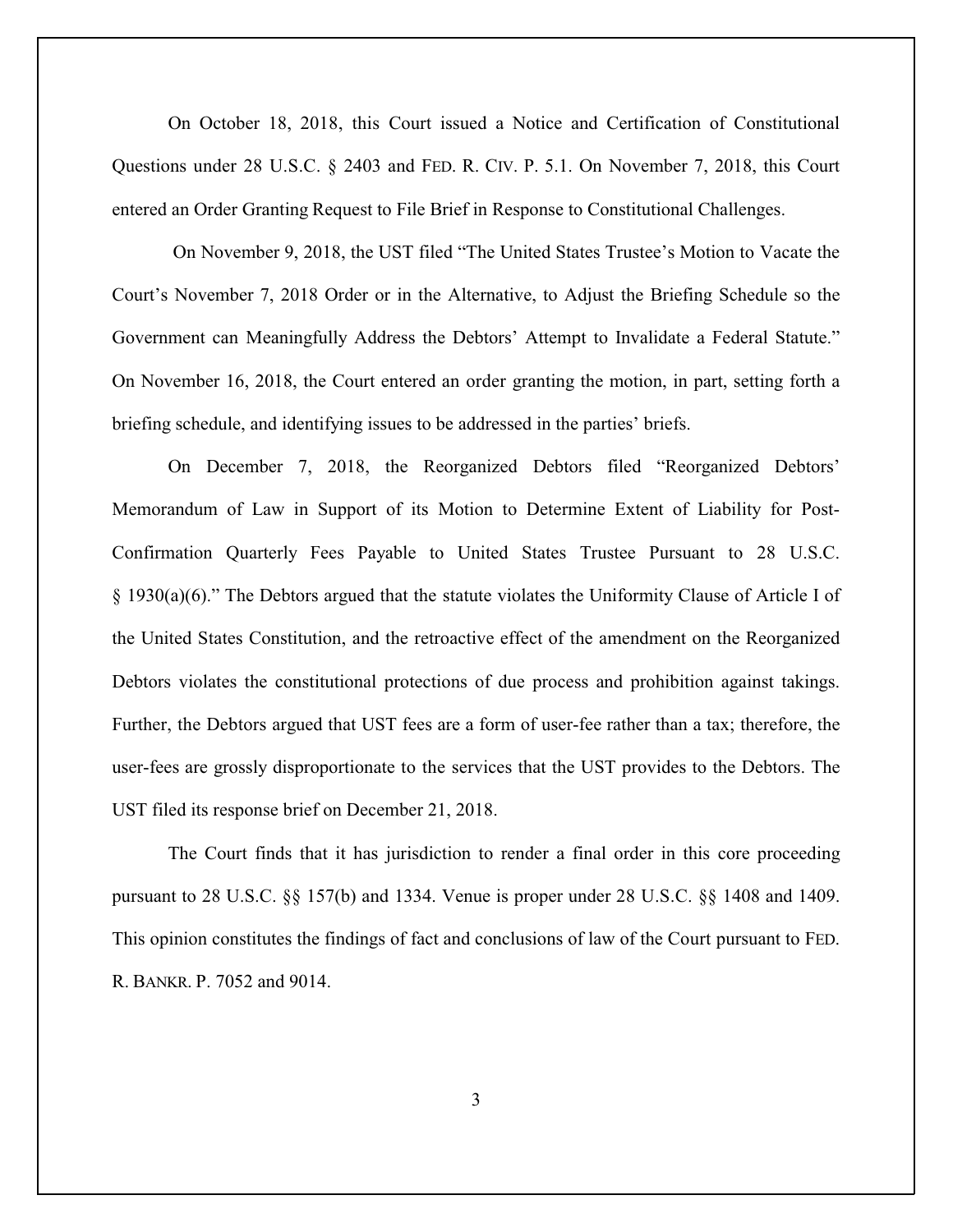The issue before the Court is whether 28 U.S.C.  $\S$  1930(a)(6)(B) requires the Reorganized Debtors to pay \$250,000 in quarterly fees to the United States trustee for each quarter of 2018. The amendment codified in  $\S$  1930(a)(6)(B) provides the following:

> During each of fiscal years 2018 through 2022, if the balance in the United States Trustee System Fund as of September 30 of the most recent full fiscal year is less than \$200,000,000, the quarterly fee payable for a quarter in which disbursements equal or exceed \$1,000,000 shall be the lesser of 1 percent of such disbursements or \$250,000.

### **BACKGROUND**

A discussion of the events that led to this statutory provision and its amendment is instructive. In 1986, after the completion of a pilot program, Congress established the UST program. The Attorney General was directed to appoint USTs in all districts, including Alabama and North Carolina; however, Congress excluded Alabama and North Carolina from the program. Instead, Alabama and North Carolina utilize the Bankruptcy Administrator (BA) program, which reports to the Administrative Office of the United States Courts. The BA program is part of the judicial branch while the UST program is part of the executive branch. Congress mandated that the UST program be implemented in Alabama and North Carolina either upon the districts electing to join or by October 1, 1992, later extended to October 1, 2002. *See* P.S.L. No. 101-650, Dec. 11, 1990, title III, § 317(a) & (c), 104 Stat. 5115, 5116. Despite Congress's original intent to implement the UST program nationwide, it has never been implemented in Alabama and North Carolina. The six districts in Alabama and North Carolina continue to operate under the BA program.

The UST and BA programs are a necessary component of the chapter 11 system in that they provide post-petition supervision of chapter 11 cases in their respective districts. In 1992,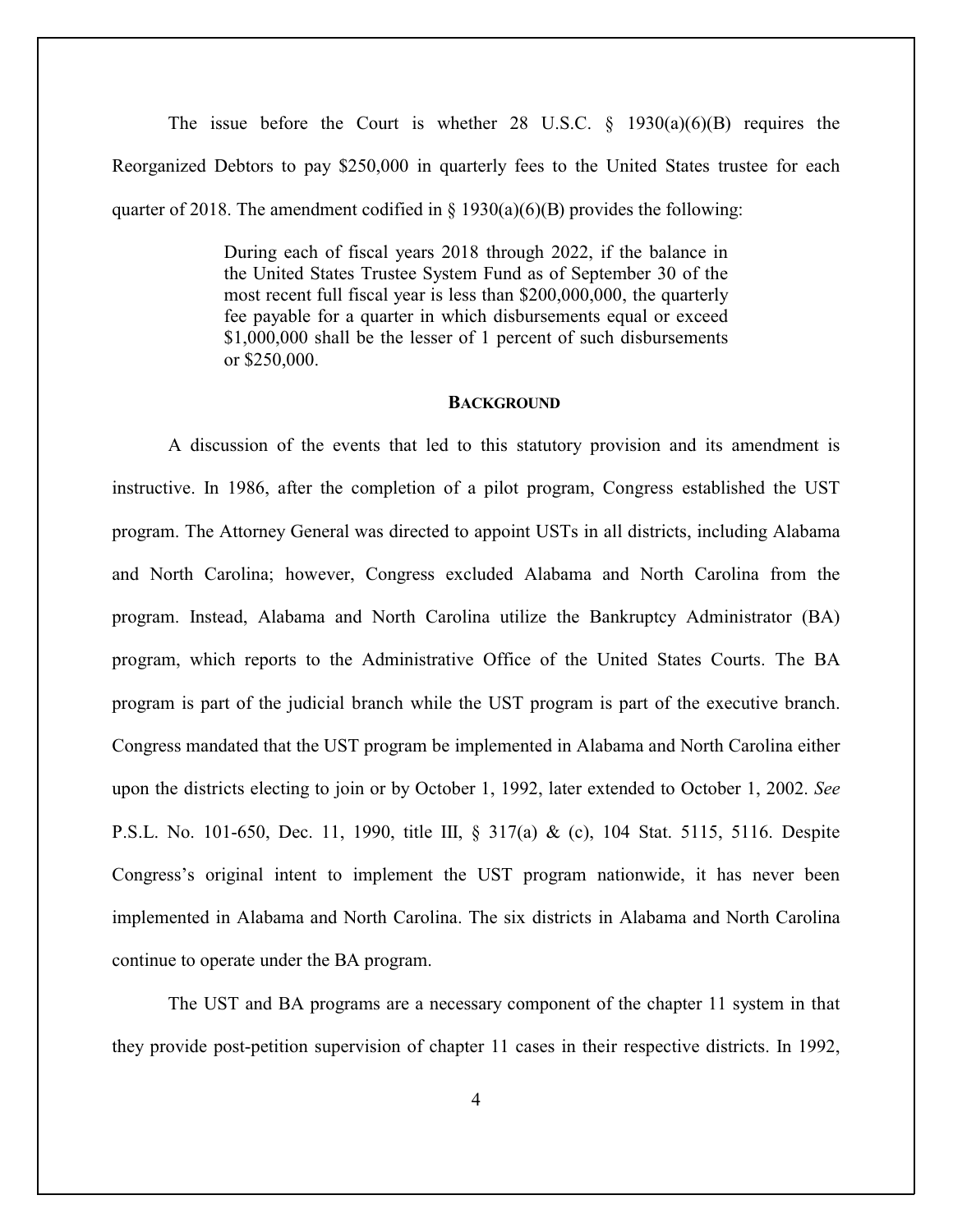the General Accounting Office (GAO) filed a report recommending the UST program absorb the BA program because there was no need to continue two separate programs. GAO Report No. GAO/GGD-92-133, "Bankruptcy Administration: Justification Lacking for Continuing Two Parallel Programs" (Sept. 28, 1992). "Accordingly, because of the advantages in oversight and funding provided by the UST program and to make bankruptcy administration consistent across the country, we recommend that Congress incorporate the BA program into the UST program now rather than in 2002 as currently scheduled under statute." *Id.* at 2. The report indicated that the purpose of the UST System Fund was to create a self-funding mechanism. Originally, chapter 11 debtors in UST districts paid filing and quarterly fees, but debtors in BA districts were *not* charged quarterly fees. The report indicated that the UST program had a surplus because the fee revenues exceeded program funding by millions of dollars. *Id.* The Bankruptcy Reform Act of 1994 remedied several differences between the two programs, but *it did not apply uniform fee requirements*. *See* Bankruptcy Reform Act of 1994, Pub. L. No. 103-394, 103d Cong. (2d Sess.) (Oct. 6, 1994).

### **QUARTERLY FEES**

Quarterly fees are based on the total amount of disbursements in each quarter. 28 U.S.C.  $\S$  1930(a)(6)(A). The term "disbursements" is not defined in the statute, but a majority of courts interpret the term broadly to include all transfers from the estate, including payments made in the ordinary course of business. *See In re Danny's Markets, Inc.*, 266 F.3d 523, 526 (6th Cir. 2001) (defining disbursements as "all payments to third parties directly attributable to the existence of the bankruptcy proceeding"); *In re Celebrity Home Entm't, Inc.*, 210 F.3d 995, 998 (9th Cir. 2000) (describing disbursements as an "expansive term that captures 'all payments'"); *In re Jamko, Inc.*, 240 F.3d 1312, 1315–16 (11th Cir. 2001) (holding post-confirmation quarterly fees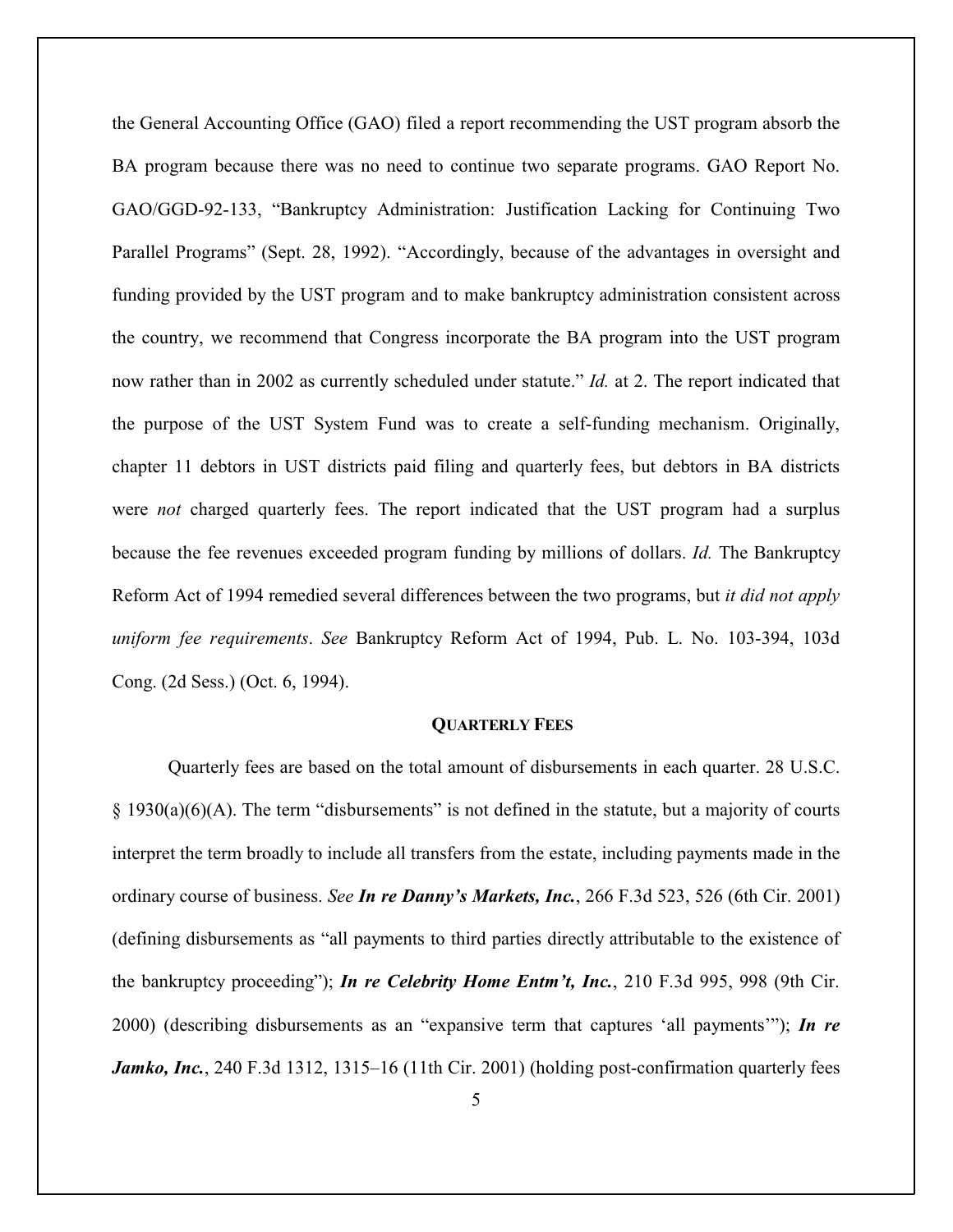include all post-confirmation disbursements); *In re Pars Leasing, Inc.*, 217 B.R. 218 (W.D. Tex. 1997) (holding disbursements include not only the debtor-in-possession's cash disbursements, but also payments made by third parties for the benefit of the debtor-in-possession); *In re R&K Fabricating, Inc.*, 2013 WL 5493161, at \*3–4 (Bankr. S.D. Tex. Sept. 30, 2013) (holding disbursements include both payments under a plan and "all other amounts paid out by a reorganized debtor"). Certainly, this issue could be resolved if Congress amended the statute with a definition of the term "disbursements."

On September 21, 2018, Judge Catherine J. Furay in *In re Cranberry Growers Coop.* excluded repayments on a revolving line of credit from disbursements because the debtor was contractually obligated to use it to make ordinary course operating payments. *In re Cranberry Growers Coop.*, 592 B.R. 325 (Bankr. W.D. Wis. 2018). The Reorganized Debtors asked this Court to follow Judge Furay's opinion and narrowly interpret disbursements to only include payments made to creditors of the bankruptcy estate. This interpretation would result in the Reorganized Debtors owing \$4,875.00 in fees payable to the UST's office for each quarter of 2018.

After careful examination, this Court agrees with Judge Furay that the new UST fees are excessive and certain situations may require a limitation on what constitutes a disbursement, but a narrow interpretation of disbursements that applies in the case of a revolving line of credit does not apply in this case. This Court reaffirms its original ruling that the term "disbursements" includes all payments made by the Reorganized Debtors. A broad interpretation of disbursements, however, does not subject the Reorganized Debtors' 2018 disbursements to the increased quarterly fee requirement of  $\S$  1930(a)(6)(B). As applied to the Reorganized Debtors, the amendment is invalid for the reasons set forth below.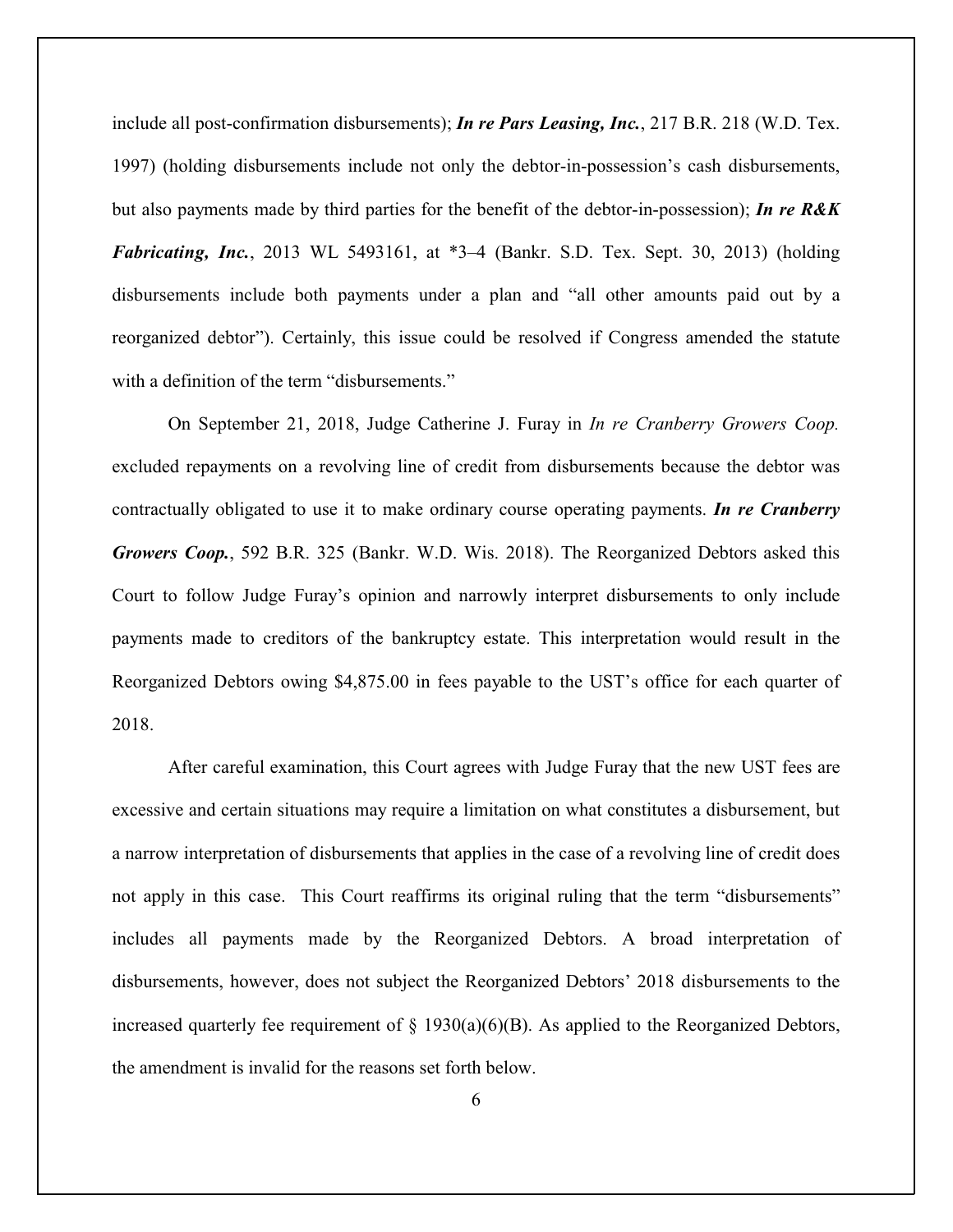### *1. The amendment to § 1930(a)(6) created non-uniform bankruptcy law.*

In *St. Angelo v. Victoria Farms, Inc.*, the Ninth Circuit struck down the statutory amendment that extended the BA program, holding that it violated the Uniformity Clause. *See St. Angelo v. Victoria Farms, Inc.,* 38 F.3d 1525, 1533, 1535 (9th Cir. 1994). The Uniformity Clause of the Constitution states "Congress shall have Power to lay and collect Taxes, Duties, Imposts and Excises, to pay the Debts and provide for the common Defense and general Welfare of the United States; but all Duties, Imposts and Excises shall be uniform throughout the United States." U.S. CONST. art. I § 8, cl. 1. The Ninth Circuit held that the extension of the existence of a BA program in Alabama and North Carolina and a UST program in the remaining states was unconstitutionally non-uniform because the fee system was not uniform. *St. Angelo*, 38 F.3d at 1535.

While state laws may cause dissimilarities in the effects of bankruptcy laws as applied, with regard to the BA program, "[i]t is federal law, rather than state law, that causes creditors and debtors to be treated differently in North Carolina and Alabama." *Id.* at 1531. Although exceptions exist to the uniformity requirement to deal with geographically isolated problems, such exceptions do not apply to the inequality of fees in the BA program.

Since the *St. Angelo* decision, the Federal Courts Improvement Act of 2000 was signed into law, and 28 U.S.C. § 1930 was amended to allow the imposition of fees in BA districts. 28 U.S.C. § 1930(a)(7). The Judicial Conference of the United States ("JCUS") approved the Bankruptcy Committee's recommendation to impose quarterly fees "in the amounts specified" in § 1930. *See* JCUS–SEP/OCT 01, pp. 45–46. The Bankruptcy Judgeship Act of 2017 revised subsection  $\S$  1930(a)(6) to increase the UST quarterly fees by 833 percent, but this increase did *not* immediately apply to the BA districts. The BA districts petitioned the Committee to apply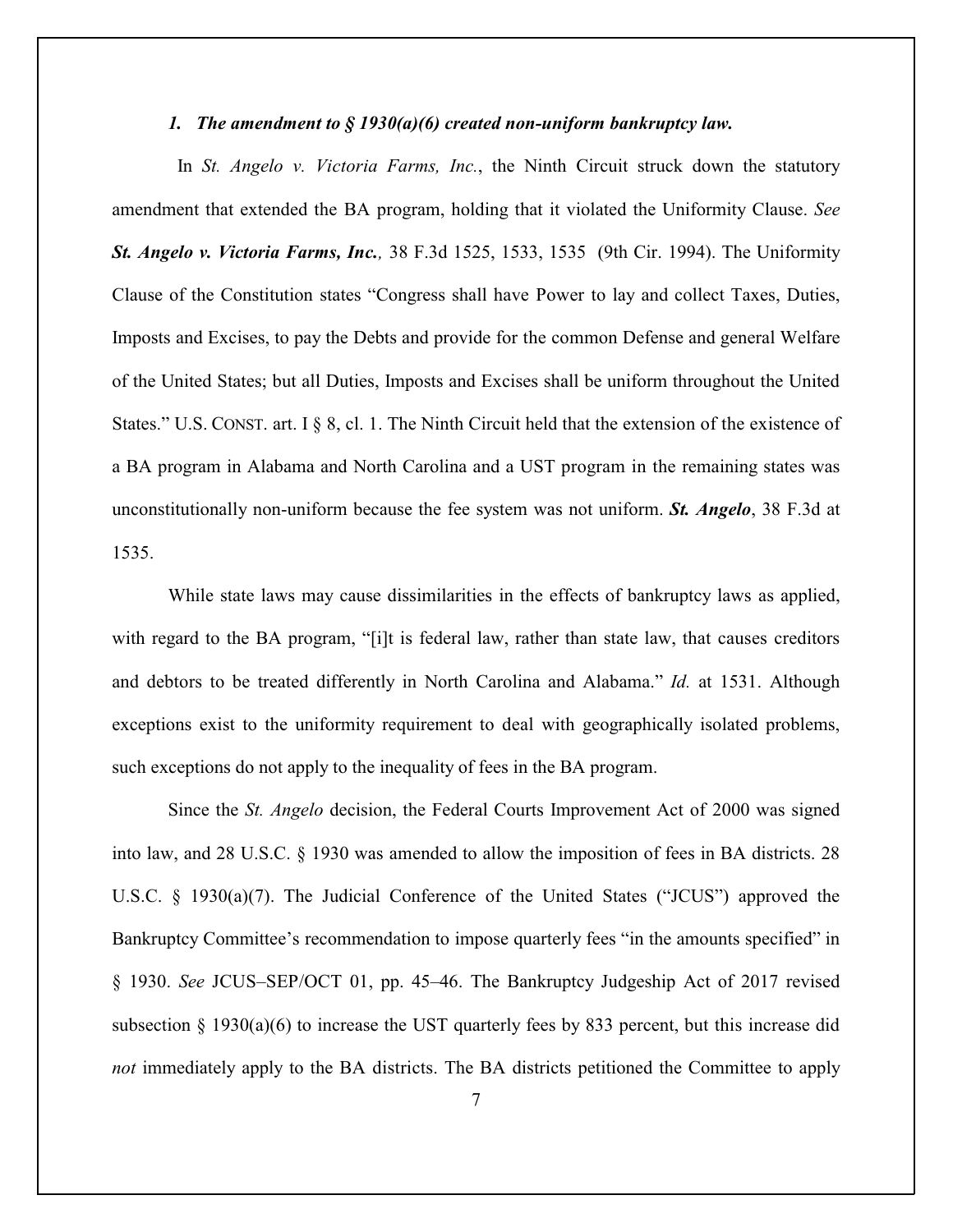the amendment to all districts, the Committee agreed, and the JCUS approved. The increase began applying to BA districts in October 2018, the first quarter of the new fiscal year, nine months after the effective date in UST districts. *See* JCUS-SEP/18, pp. 11–12.

The JCUS's decision to apply the fees to BA districts remedies the amendment's violation of the Uniformity Clause for future cases, but not in this case. Like the lack of uniformity that originally existed between the two programs, the gap in time between the imposition of the quarterly fees in UST districts and BA districts is problematic. "If then the courts are to regard the constitution; and the constitution is superior to any ordinary act of the legislature; the constitution, and not such ordinary act, must govern the case to which they both apply." *Marbury v. Madison*, 5 U.S. 137, 178 (1803).

The Bankruptcy Judgeship Act of 2017 violated the Constitution when it increased quarterly fees only in the UST program. "Under any standard of review, when Congress provides no justification for enacting a non-uniform law, its decision can only be considered to be irrational and arbitrary." *St. Angelo*, 38 F.3d at 1532. While the quarterly fees now apply in BA districts from October 1, 2018, forward, the increased fees ostensibly owed by the Reorganized Debtors during the first three quarters of 2018 violate the Uniformity Clause. Therefore, the Reorganized Debtors are not required to pay the \$250,000 in fees for the first three quarters of 2018, but rather the uniform quarterly fee of \$30,000.

#### *2. The § 1930(a)(6) amendment should not be applied retroactively.*

In addition to the statute's violation of the Uniformity Clause, it is also being retroactively applied to the Reorganized Debtors. There is a statutory presumption against retroactively applying statutes. *Landgraf v. USI Film Prods.*, 511 U.S. 244, 286 (1994). In *Landgraf*, The Supreme Court set out a detailed analysis of the antiretroactivity canon. *Id.* "The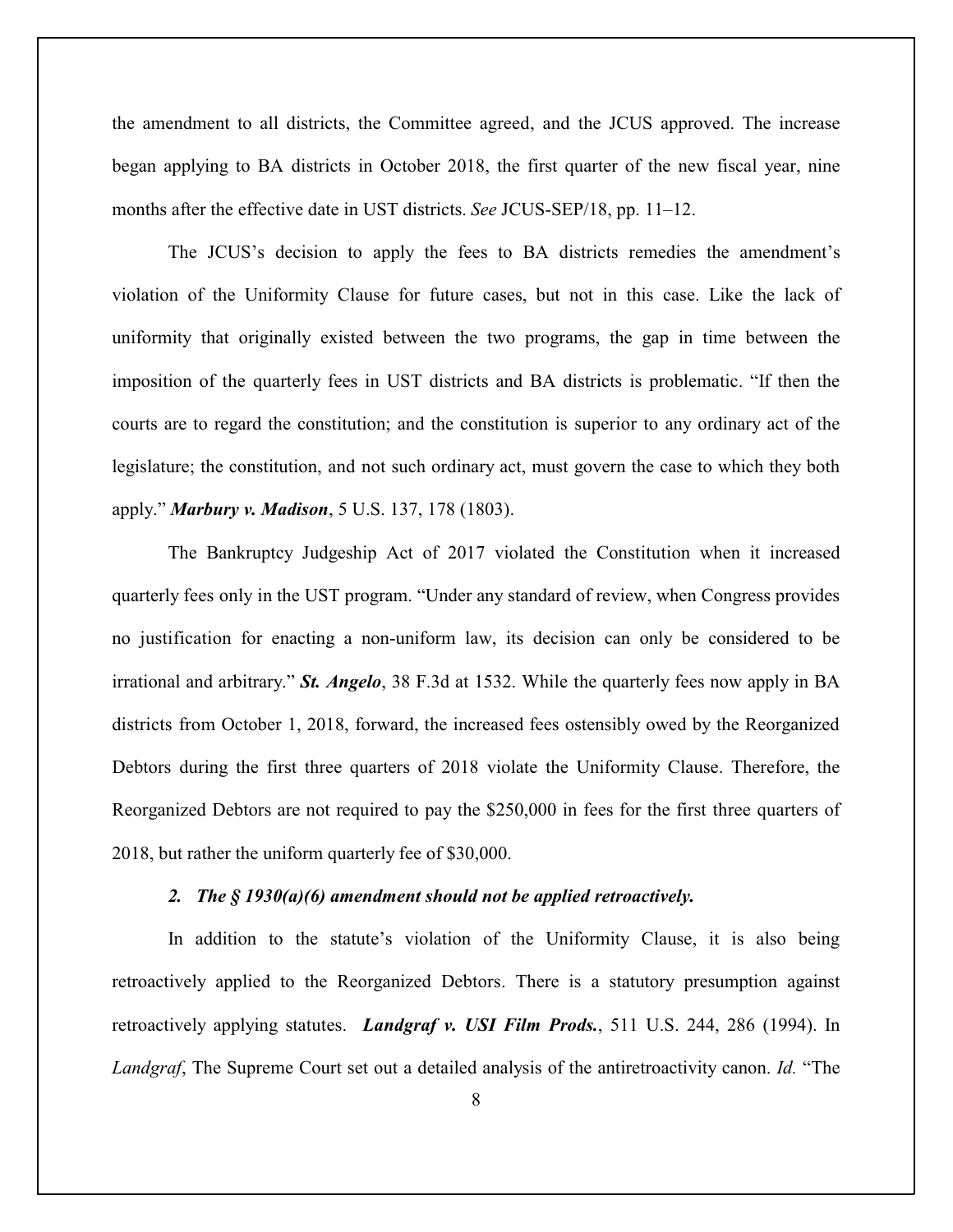presumption against statutory retroactivity is founded upon sound considerations of general policy and practice, and accords with long held and widely shared expectations about the usual operation of legislation." *Id.* Additionally, the importance of the presumption against retroactivity is prevalent in the Ex Post Facto Clause, the Obligation of Contracts Clause, the Fifth Amendment Takings Clause, the prohibition of Bills of Attainder, and the Due Process Clause. *Id.* at 266.

To determine if a statute applies retroactively, "the court's first task is to determine whether Congress has expressly prescribed the statute's proper reach." *Id.* at 280. If Congress did so, the inquiry ends. If, however, there is no express reach, the court should apply the rules of construction to determine the reach intended by Congress in the statute. *Lindh v. Murphy***,** 521 U.S. 320, 323–26 (1997). If the court cannot determine the statute's reach, then it "must determine whether the new statute would have retroactive effect, *i.e.*, whether it would impair rights a party possessed when [it] acted, increase a party's liability for past conduct, or impose new duties with respect to transactions already completed." *Landgraf,* 511 U.S. at 280. If the statute is retroactive, "then it does not govern absent clear congressional intent favoring such a result." *Id.*

In *Landgraf*, the Court considered the Congressional intent behind the Civil Rights Act of 1991, which amended Title VII of the Civil Rights Act of 1964. *Id.* at 251. The petitioner argued that Congress expressed an intent to apply the statute retroactively by including the phrase "[e]xcept as otherwise specifically provided." *Id.* at 257. The Court rejected this argument, reasoning that if Congress intended retroactivity, it would have used the same or similar retroactive language from the proposed 1990 Title VII bill instructing that the amendment "shall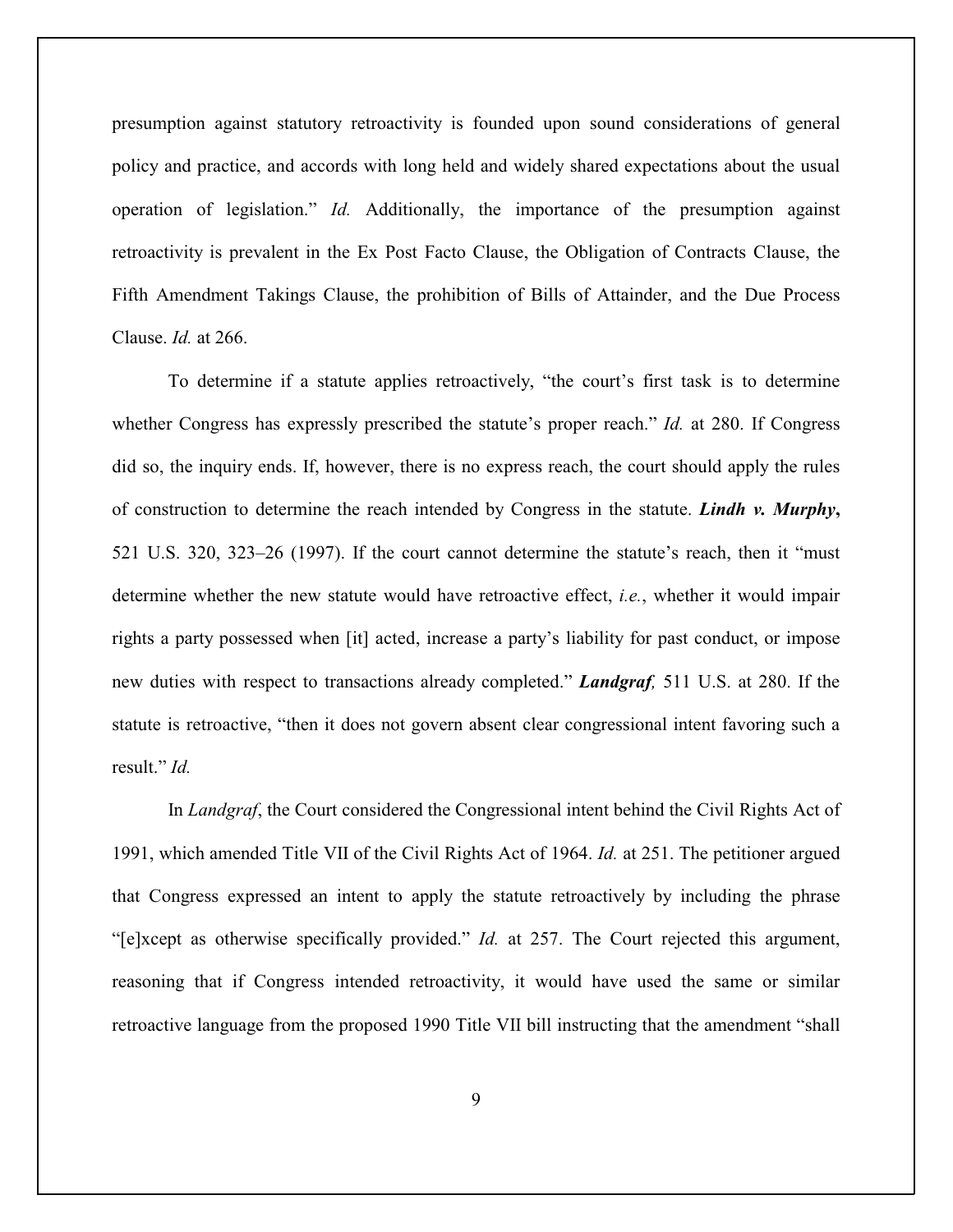apply to all proceedings pending on or commenced after the date of enactment of this Act." *Id.* at 260 (citing S. 2104, 101st Cong.,1st Sess. § 15(a)(4) (1990)).

Like the Title VII amendment, Congress did not expressly prescribe the reach of § 1930(a)(6)(B). The text of the statute begins with "[d]uring each of fiscal years 2018 through 2022," but this does not indicate a clear intent by Congress to *retroactively* apply the fees to pending cases. 28 U.S.C. § 1930(a)(6)(B). "A statement that a statute will become effective on a certain date does not even arguably suggest that it has any application to conduct that occurred at an earlier date." *Landgraf*, 511 U.S. at 257. Additionally, the legislative history to § 1930 provides little or no guidance on the matter. *See* H.R. Rep. No. 764, 99th Cong., 2d Sess. 22, *reprinted in* 1986 U.S.C.C.A.N. 5227, 5234–35. In proposing the amendment, the Judiciary Committee Report briefly explained that the UST program is funded by fees collected in bankruptcy cases. In the past, there was a surplus in the fund, but a decline in nationwide filings has decreased the amount of funds available. *See id.*

Nothing in the statute or legislative history indicates that Congress intended the amendment to apply retroactively. While the increase applies only to disbursements made on or after January 1, 2018, it does not specify its application to cases pending. The new UST fee of \$250,000 per quarter should not be applied to pending cases with a confirmed plan when the statute became effective on October 26, 2017, and the fees became effective in the first quarter of 2018. "The *extent* of a party's liability, in the civil context as well as the criminal, is an important legal consequence that cannot be ignored." *Landgraf,* 511 U.S. at 283–84 (emphasis in original). Absent clear congressional intent, the court is not to read "a statute substantially increasing the monetary liability of a private party to apply to conduct occurring before the statute's enactment." *Id.* at 284.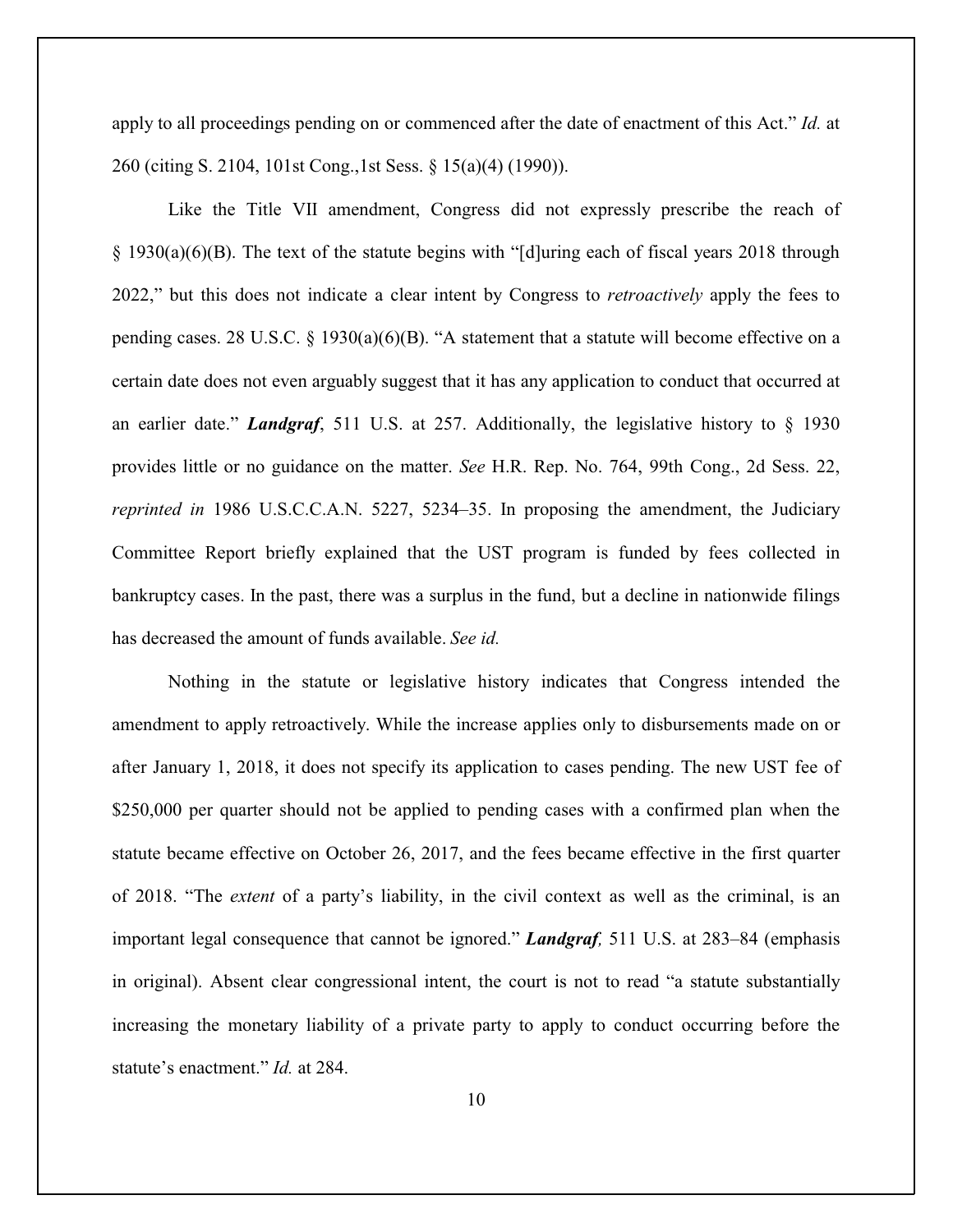The amendment imposes new duties and liabilities on the Reorganized Debtors with respect to transactions already completed. This increase in financial liability negatively impacts the Reorganized Debtors. The plan is well underway, and in this case, like many chapter 11 reorganizations, there are numerous unforeseen administrative expenses, which the Reorganized Debtors must pay, in addition to the day-to-day costs of running over 100 restaurants located all over the United States. An increase in UST fees to \$250,000 per quarter (\$1 million per year) requires the Debtors to pay 833 percent more in UST fees than were required at the time of filing the case or confirmation of a plan. The amendment to  $\S$  1930(a)(6) would allow the UST to divert funds from the Reorganized Debtors' already lean budget to their extreme detriment. If the amendment applied to this case, the priority claimants would be at risk of non-payment and the plan's feasibility would be compromised. Section  $1930(a)(6)(B)$  cannot be applied retroactively in this case; therefore, the quarterly fee increase shall not be applied in this chapter 11 case.

The amendment's possible retroactive application also violates the Due Process Clause. The Due Process Clause provides that "No person shall be deprived of life, liberty, or property without due process of law." U.S. CONST. amend V. The Supreme Court has established that "[t]he Due Process Clause also protects the interests in fair notice and repose that may be compromised by retroactive legislation; a justification sufficient to validate a statute's prospective application under the Clause 'may not suffice' to warrant its retroactive application." *Landgraf*, 511 U.S. at 266 (citing *Usery v. Turner Elkhorn Mining Co.*, 428 U.S. 1, 17 (1976)). Applying the fees retroactively in this case did not provide the Reorganized Debtors with sufficient notice of the increased fees prior to filing chapter 11 or confirmation of a plan.

Section 1141 of the Bankruptcy Code describes the effect of confirmation of a plan. "[T]he important effect of a confirmed Chapter 11 plan is the creation of a contract which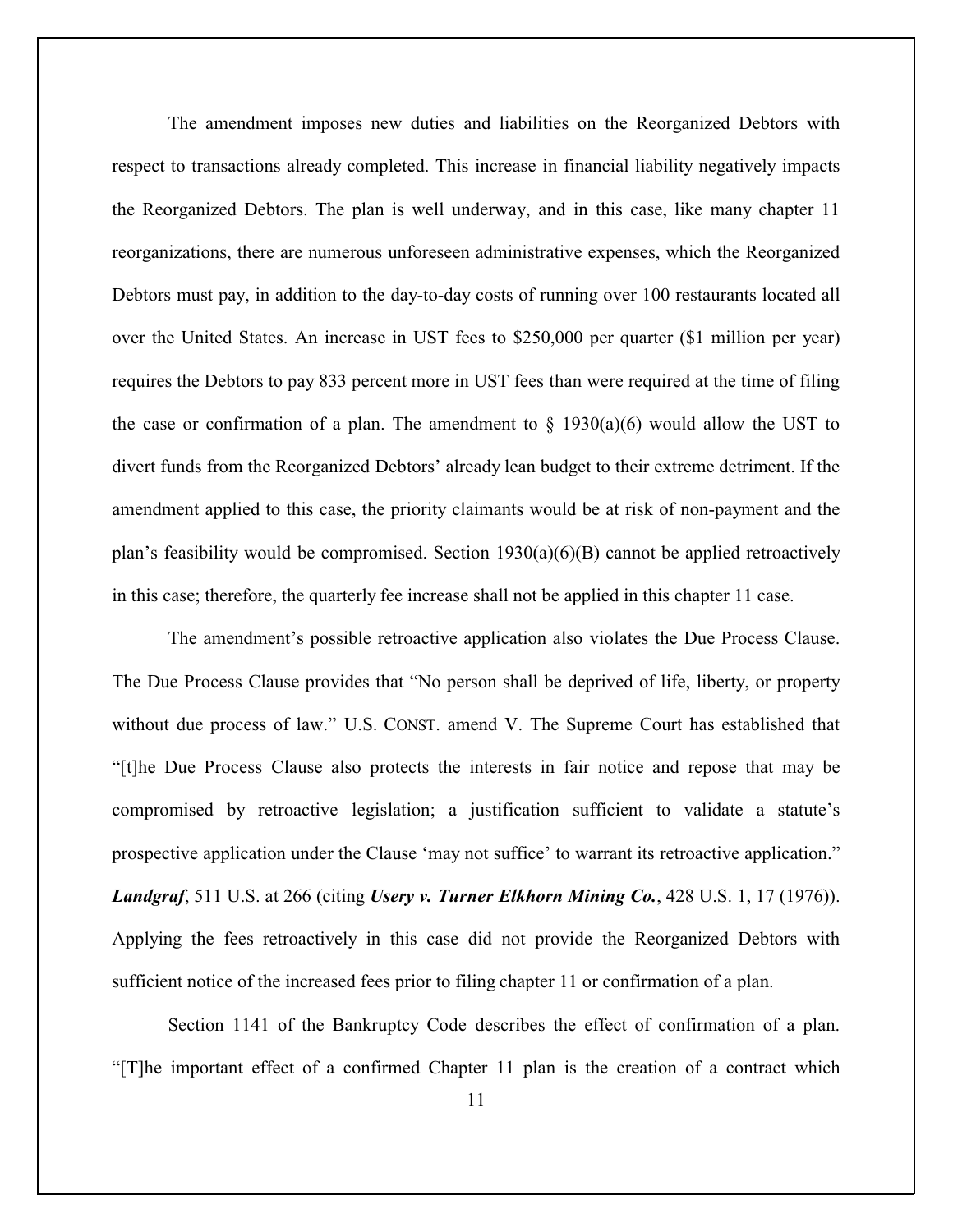creates *vested substantive property rights* and that is *binding* on the debtor, on any entity issuing securities under the plan, on any entity acquiring property under the plan, and on any prepetition creditor, equity security holder, or general partner in the debtor, whether or not the claim or interest of any of these parties is impaired under the plan and whether or not any of these parties has accepted the plan." *In re Burk Dev. Co.*, 205 B.R. 778, 796–97 (Bankr. M.D. La. 1997) (citing *Holywell Corp v. Smith*, 503 U.S. 47, 56–59 (1992); *Eubanks, M.D. v. FDIC*, 977 F.2d 166 (5th Cir. 1992); *Bank of Louisiana v. Pavlovich (In re Pavlovich)*, 952 F.2d 114 (5th Cir. 1992)) (emphasis in original).

The UST argues that the parties were properly notified by a letter sent out in December 2017. At the time of such notice, the Reorganized Debtors had already confirmed a plan and distributed millions of dollars. "Elementary considerations of fairness dictate that individuals should have an opportunity to know what the law is and to conform their conduct accordingly; settled expectations should not be lightly disrupted." *Landgraf*, 511 U.S. at 265.

With the knowledge of the increased fees, future debtors may select pre-packaged plans or choose to restructure debts outside of bankruptcy to avoid the quarterly fees. The Reorganized Debtors in this case had no such opportunity. The Debtors' post-confirmation reports indicate a total of \$65,274,569.74 in disbursements for the first quarter of 2018; \$67,303,248.20 for the second quarter; and, \$62,019,084.00 for the third quarter. Under the old statute, this would require quarterly-fee payments of \$30,000 per quarter. The Reorganized Debtors are required to make quarterly-fee payments of \$30,000 per quarter for the first three quarters of calendar year 2018, in adherence with the old statute in order to avoid constitutional violations and retroactive application of the statute.